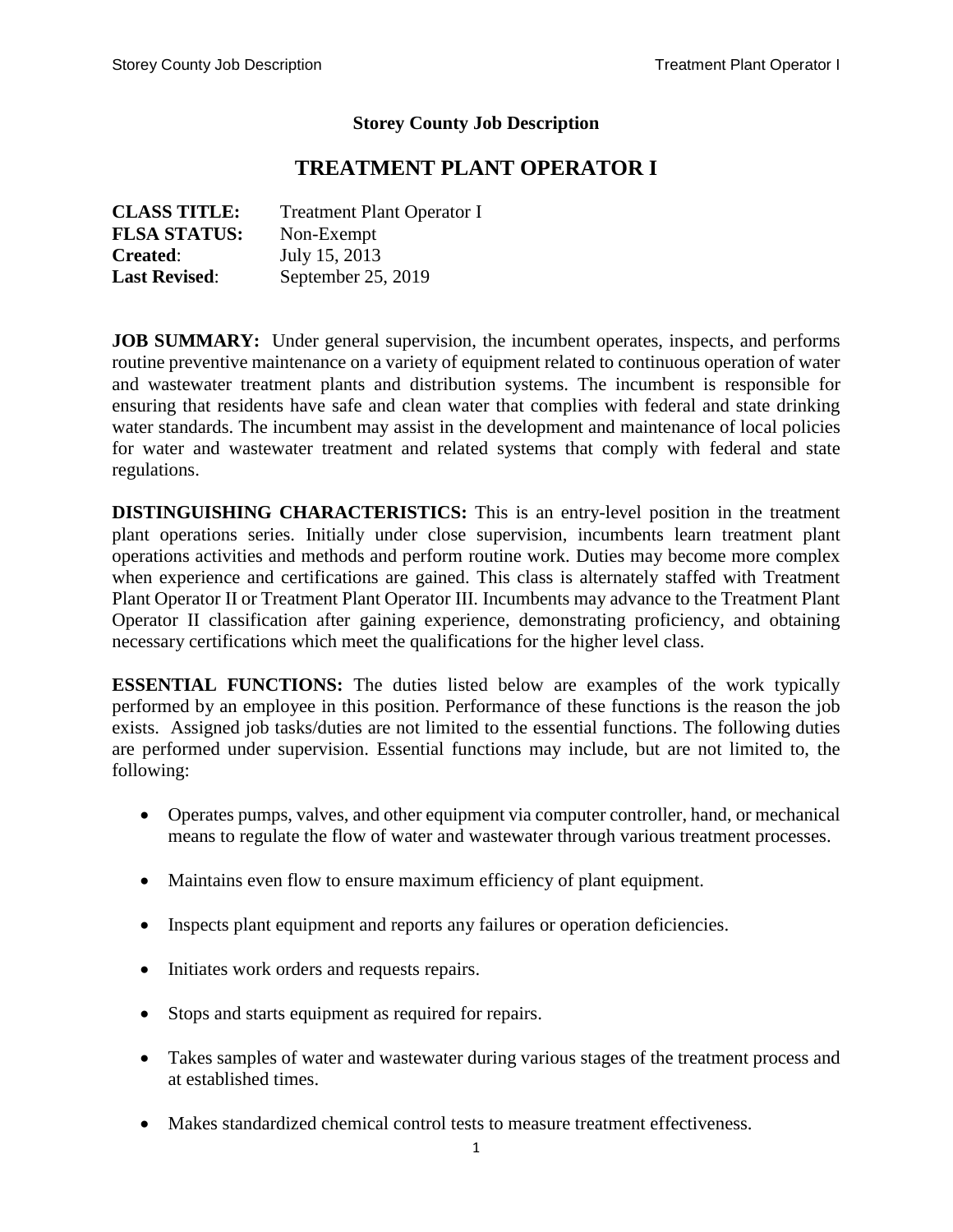- Operates, adjusts, and performs basic maintenance on chemical mixing and feed equipment to ensure compliance with established standards.
- Operates and adjusts sophisticated ozone disinfectant equipment.
- Operates the potable water distribution systems.
- Operates wastewater collection and conveyance systems.
- Reads and interprets meters, gauges, charts, and instruments.
- Changes recording charts and ensures their continuous operation.
- Receives, manages, stores, and uses bulk chemicals for plant operation.
- Cleans, lubricates, and performs routine preventive maintenance of plant equipment and facilities.
- Uses common manual and power tools in the course of work; operates a jackhammer to break up concrete, asphalt, and soil.
- Performs such record keeping functions as logging plant operations, test results, maintenance work performed, and unusual operating conditions.
- Cleans equipment by using high-pressure water sprayers and associated cleaners.
- Orders tools, parts and materials as required.
- Contributes to the efficiency and effectiveness of the unit's service to its customers by offering suggestions and directing or participating as an active member of a work team.
- Performs basic facility and grounds maintenance in the area of the treatment plant.
- Demonstrates professionalism, courtesy, tact, punctuality, attendance, and discretion in all interactions with coworkers, supervisors, and the public; use common sense discretion with no supervision; remain safe, socially moral, lawful, affective, adaptive, and efficient.
- As needed, may respond to call-out in emergencies, other than normal working hours. For example, may respond to and actively participate in all-hazard Incident Command System (ICS); may provide assistance in the integration of facilities, equipment, personnel, procedures, and communications operating within a common organization ICS structure; may assist in coordinating responses among various jurisdictions and functional agencies, both public and private; and may assist in establishing common processes for planning and managing resources in the ICS; may assist department on their emergency management and ICS plans.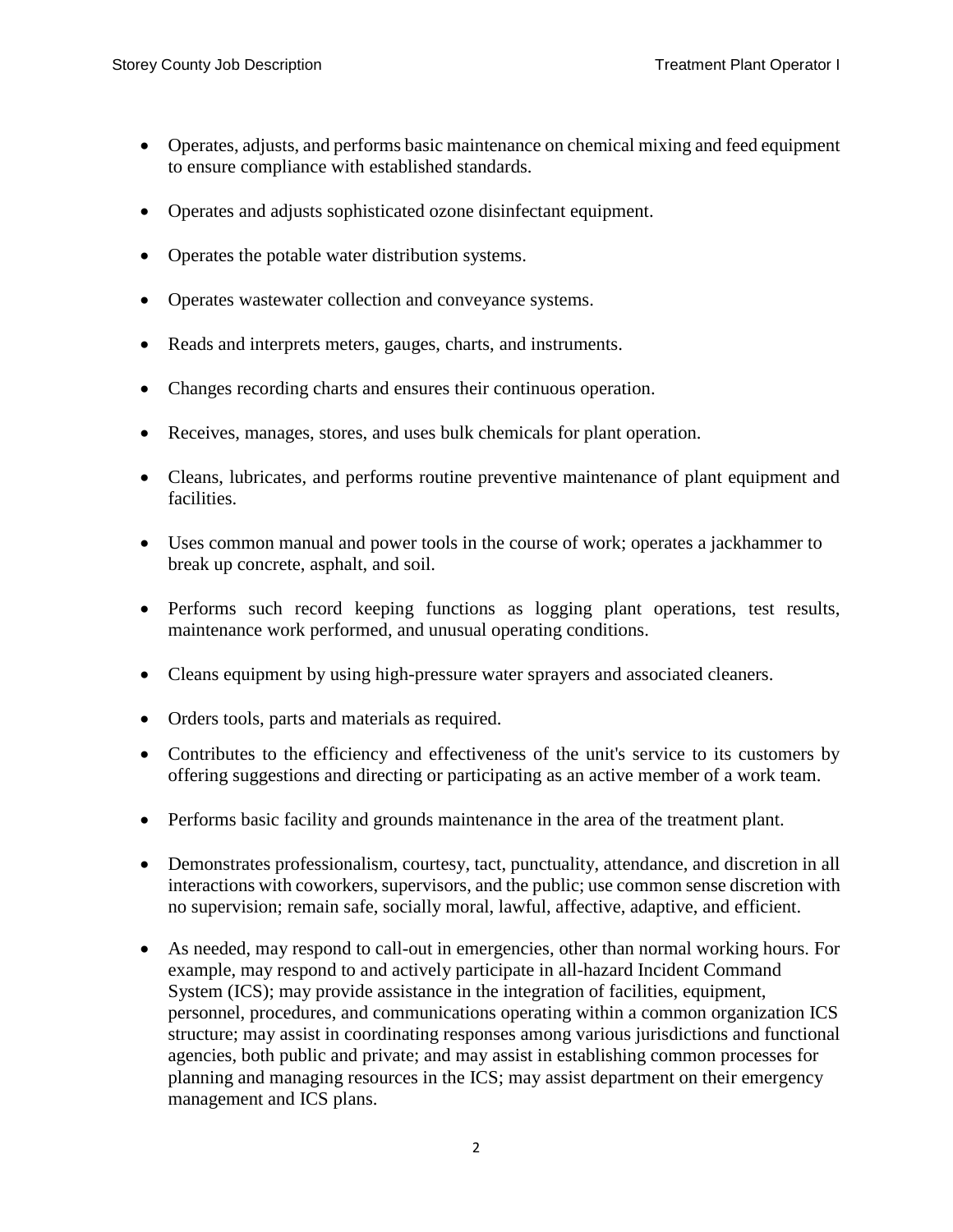## **QUALIFICATIONS:**

#### *Knowledge of:*

- Basic principles and practices of water and wastewater treatment and related operations.
- Standard water and wastewater process control and operational tests.
- Use and maintenance of basic hand and power tools related to the work.
- Computer applications related to the work.
- Business arithmetic and chemistry related to water and wastewater chemical treatment.
- Correct English usage including grammar, punctuation, and vocabulary.
- Basic record keeping principles and practices.
- Safety principles, practices and equipment related to the work.
- Operation, maintenance, and cleaning of water and wastewater treatment plant equipment and facilities. Methods and precautions in managing, storing, and handling chlorine and other hazardous chemicals as well as the applicable codes and regulations.

#### *Skill to:*

- Use standard office equipment, including a computer, in the course of the work.
- Operate a motor vehicle to visit work sites and obtain materials and supplies.

### *Ability to:*

- Be physically present at the water and wastewater treatment plants (located in Virginia City and Gold Hill, Nevada) within 40 minutes or less of notice of emergency.
- Operate and perform routine maintenance on water and wastewater treatment plant equipment; operate computerized equipment to control plant processes; accurately read and record data from gauges and meters; and read and properly interpret plant piping and distribution diagrams and schematics.
- Perform routine laboratory control tests and operate lab or plant equipment accordingly; safely use and maintain hand and power tools related to the work; make accurate arithmetic calculations; maintain accurate logs and records of work performed; understand and follow oral and written directions; establish and maintain effective working relationships with those contacted in the course of work.
- Effectively communicate verbally and in-writing; gather, analyze, and prepare data and other information; present findings and recommendations; promote constructive and efficient cooperation in a team-oriented environment.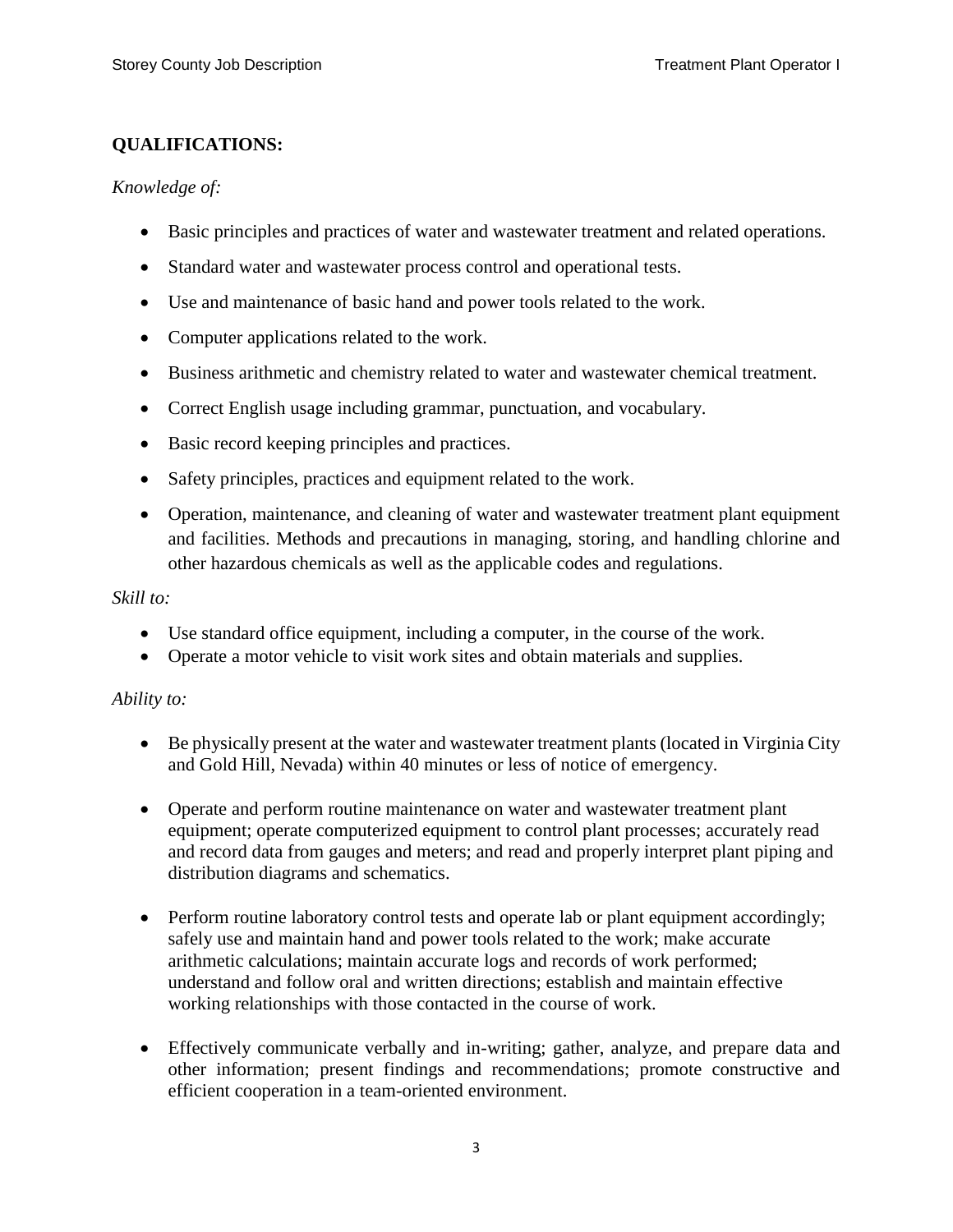- Maintain accurate records; exercise sound independent judgement within established guidelines; work effectively under pressure of deadlines, conflicting demands, and during emergencies.
- Contribute effectively to the accomplishment of team or work unit goals, objectives and activities.
- Operate basic modern office equipment including, but not limited to, telephones, fax machines, and copiers; personal computer programs such as Microsoft Windows, Office, and programs related to managing water and wastewater treatment as well as any other applicable programs and software.
- Consistently demonstrates professionalism, courtesy, and appropriate tact and discretion in all interactions with other employees and with the public.
- Carry out and actively participate in an assortment of special ongoing projects.
- Continue education and training to remain current on latest policies, practices, and required certifications.

## **LICENSING, EDUCATION, & OTHER REQUIREMENTS**

- Any combination of training, education, or experience that would provide the required knowledge and abilities. A typical way to gain the required knowledge and ability is:
	- o High school diploma or equivalent, or
	- o At least one year of experience in operating mechanical equipment.
- Must possess and maintain, or be able to obtain within one year of employment, a valid Nevada Water Treatment Operator I Certificate at the 1 Level and Nevada Distribution Operator I Certificate.
- Must possess and maintain, or be able to obtain within one year of employment, a valid Nevada Wastewater Grade I or OIT (Operator-In- Training) Certificate.
- Must possess and maintain a valid Driver's License and have own reliable transportation, including during unannounced emergencies.
- Must be able to respond within within 40 minutes or less driving distance to water and wastewater treatment plants located in Virginia City and Gold Hill.

## **PHYSICAL REQUIREMENTS AND WORK ENVIRONMENT:**

 *Physical Requirements:* Strength and mobility to work in a typical plant operations setting, including operating hand and power tools; stamina to perform sustained physical labor, including standing, walking, climbing and working in confined or awkward spaces; strength to lift and maneuver materials and equipment weighing up to 100 pounds with proper equipment; vision to read printed material, VDT screen and determine fine color differences; and hearing and speech to communicate in person or over the telephone. Accommodation may be made for some of these physical demands for otherwise qualified